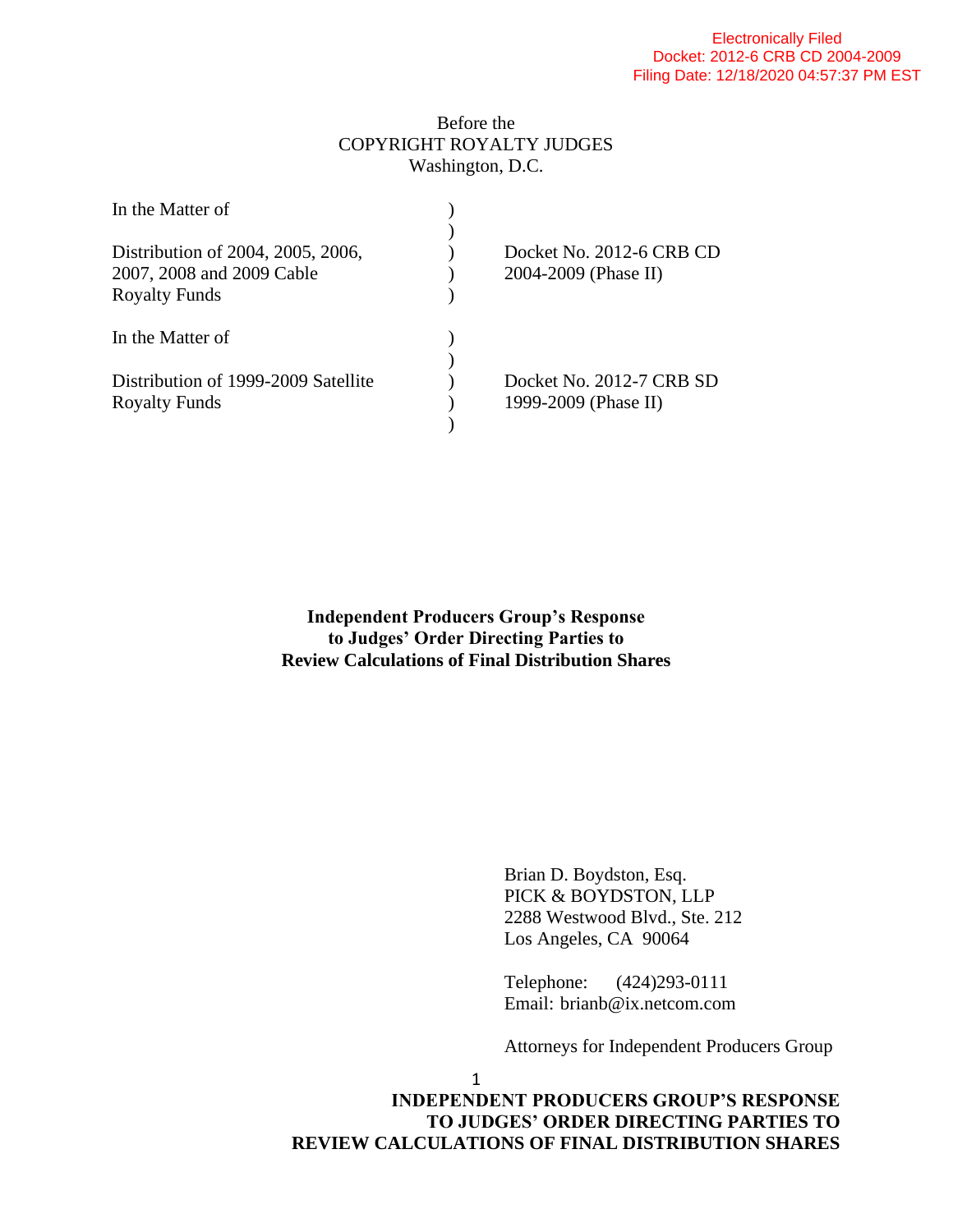On December 4, 2020, the Judges issued their *Order Directing Parties to Review Calculation of Final Distribution Shares*.

IPG's review of the Licensing Division calculations reveals that the electronic data submitted by the Licensing Division includes information taken from Excel electronic sheets that were not provided to the participants. Each of the following electronic sheets (as well as others not affecting IPG) are expressly referenced electronically within cells that appear within the Excel spreadsheet, but are not included within the electronic data, and go toward the various cable and satellite royalty funds, the deductions thereto, and the growth of those funds via investment:

2004 Cable Roll-forward 2005 Cable Roll-forward 2006 Cable Roll-forward 2007 Cable Roll-forward 2008 Cable Roll-forward 2009 Cable Roll-forward 2000 Satellite Roll-forward

2001 Satellite Roll-forward 2002 Satellite Roll-forward 2003 Satellite Roll-forward 2004 Satellite Roll-forward 2005 Satellite Roll-forward 2006 Satellite Roll-forward 2007 Satellite Roll-forward 2008 Satellite Roll-forward 2009 Satellite Roll-forward

To be clear, the foregoing does not mean that the Licensing Division calculations are inaccurate, only that they cannot be verified. Submission of the information contained on the foregoing electronic sheets, and comparison with any source of information on which those electronic sheets are based, can be achieved quickly if such information is provided.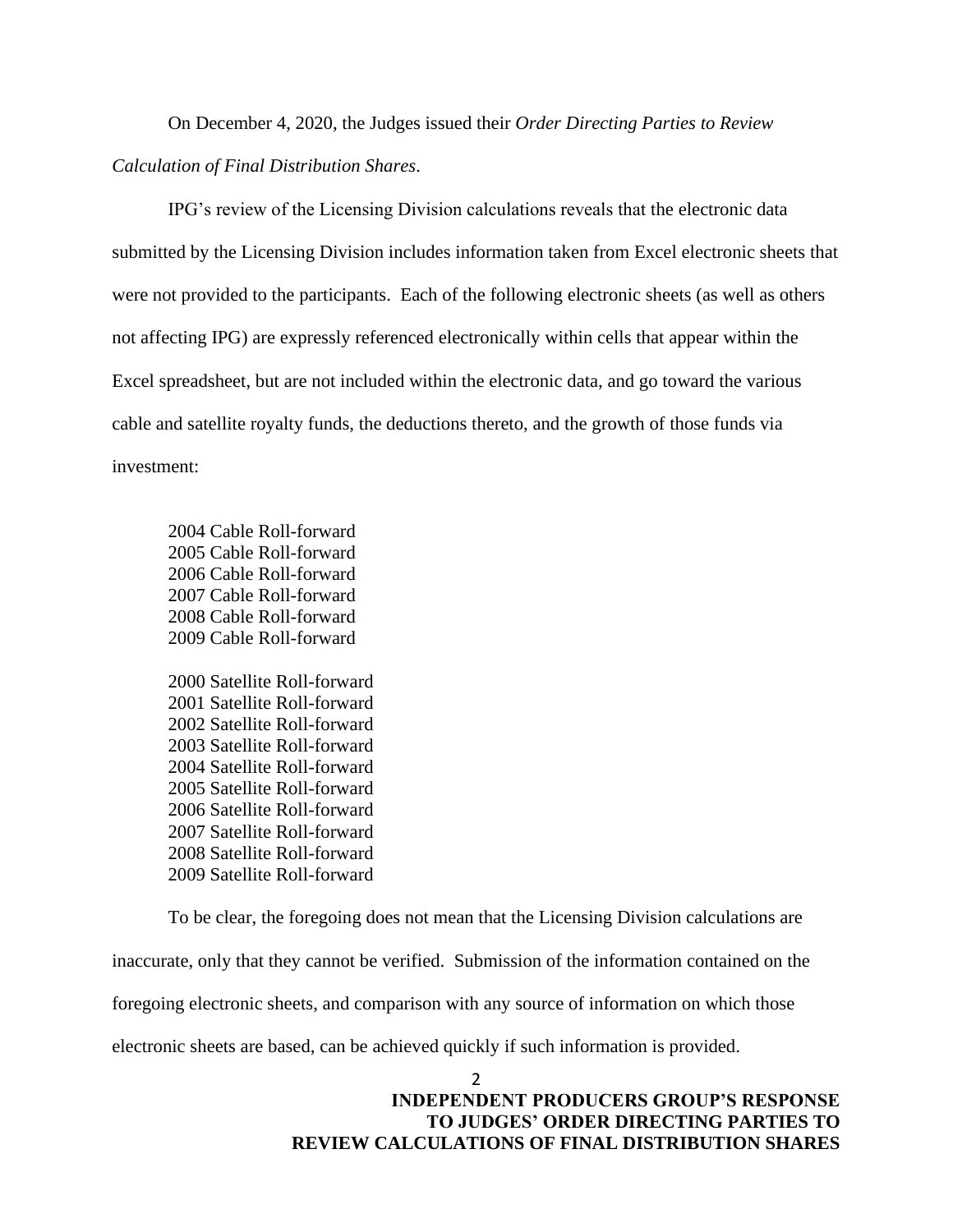Second, as a general matter, IPG is unable to determine the accuracy of calculations related to other parties, for the simple reason that IPG was not informed of the amounts received by those parties from prior distributions to a common agent, i.e., the information provided to the Licensing Division that was not simultaneously communicated to IPG. As such, IPG can only rely on the expectation that other recipients of distributions to a common agent have verified the accuracy of such figures.

Finally, pursuant to orders previously issued by the Judges, various parties were required to inform IPG of the amounts allocable to the cable and satellite royalty pools for the program suppliers and devotional programming categories. As a universal matter, the figures previously reported to IPG misreported the amounts allocable to those programming categories, often substantially. This information was provided to IPG pursuant to orders that only required that the amounts allocable to the particular program categories, without confirmation by the Licensing Division, without allowing IPG to review the settlement agreements relating thereto, and without the submission of the calculations being performed. This was despite the fact that the relevant settlement agreements were entered into on behalf of *entire* programming categories of which IPG maintained an interest. Consequently, IPG remained unable to verify those figures – which ultimately were inaccurate -- in order to accurately assess its alternatives relating to continued litigation versus settlement. Future orders should end this practice of allowing only certain parties information relating to settlement agreements made on behalf of *entire* program categories.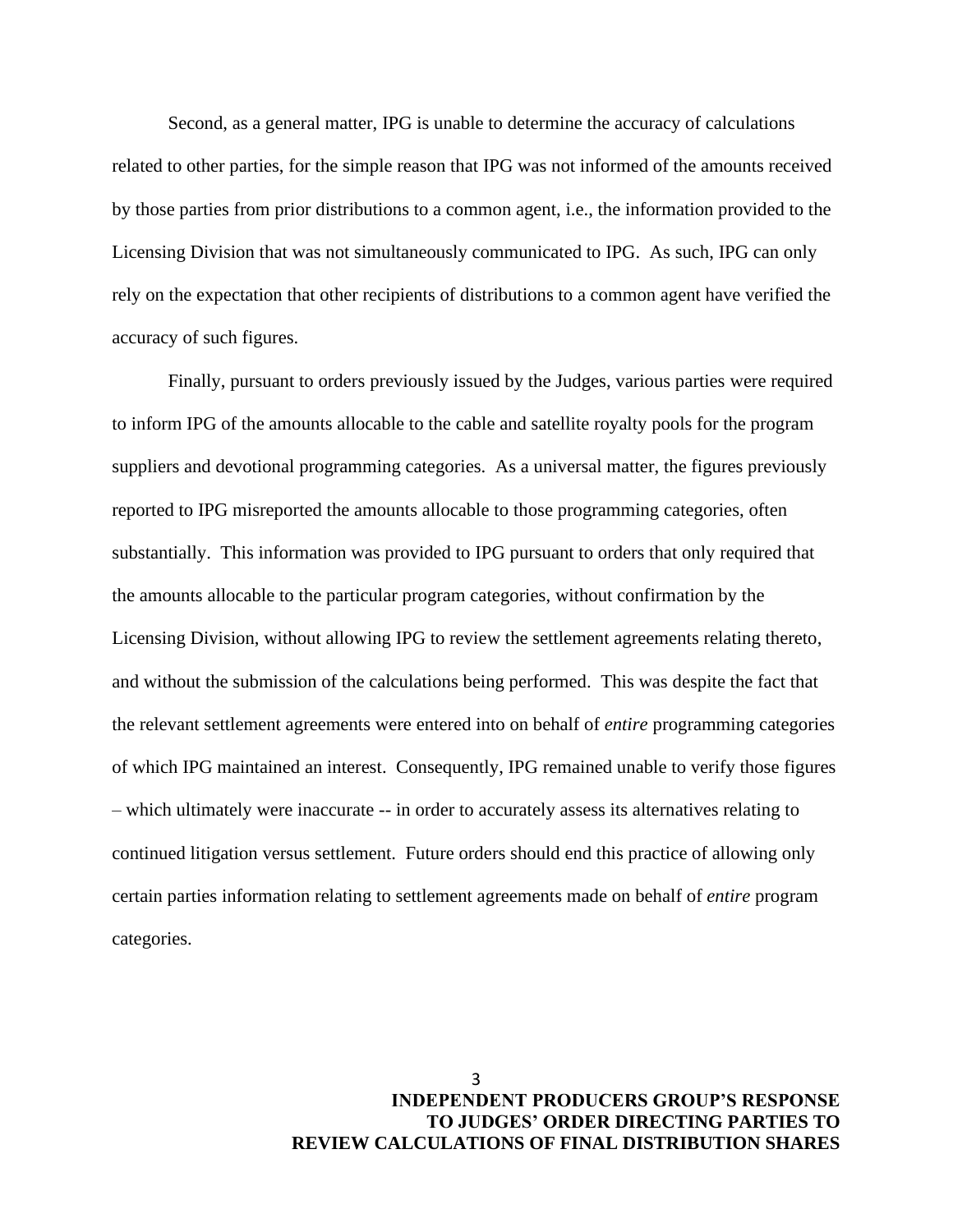In sum, verification of the Licensing Division calculations requires submission of the already-existent Excel electronic sheets, and any information on which the information contained therein is based.

Respectfully submitted,

December 18, 2020

 $\frac{|s|}{s}$ 

Brian D. Boydston, Esq. PICK & BOYDSTON, LLP 2288 Westwood Blvd., Ste. 212 Los Angeles, CA 90064

Telephone: (424) 293-0113 Email: brianb@ix.netcom.com

Attorneys for Independent Producers Group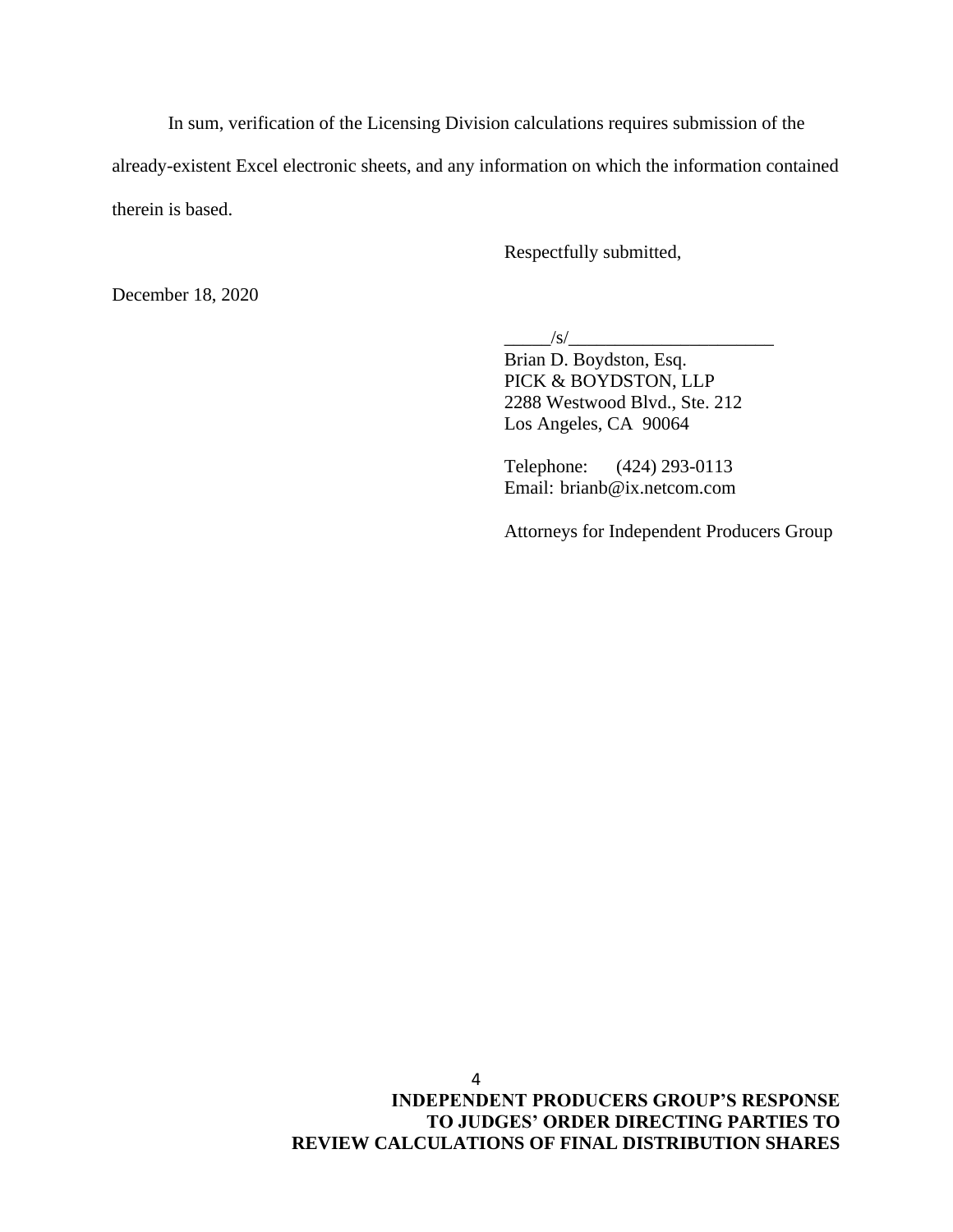## **CERTIFICATE OF SERVICE**

I certify that on December 18, 2020, I caused a copy of the foregoing pleading to be served on all parties registered to receive notice by eCRB by filing through the eCRB filing system.

> $\frac{1}{s}$ Brian D. Boydston, Esq.